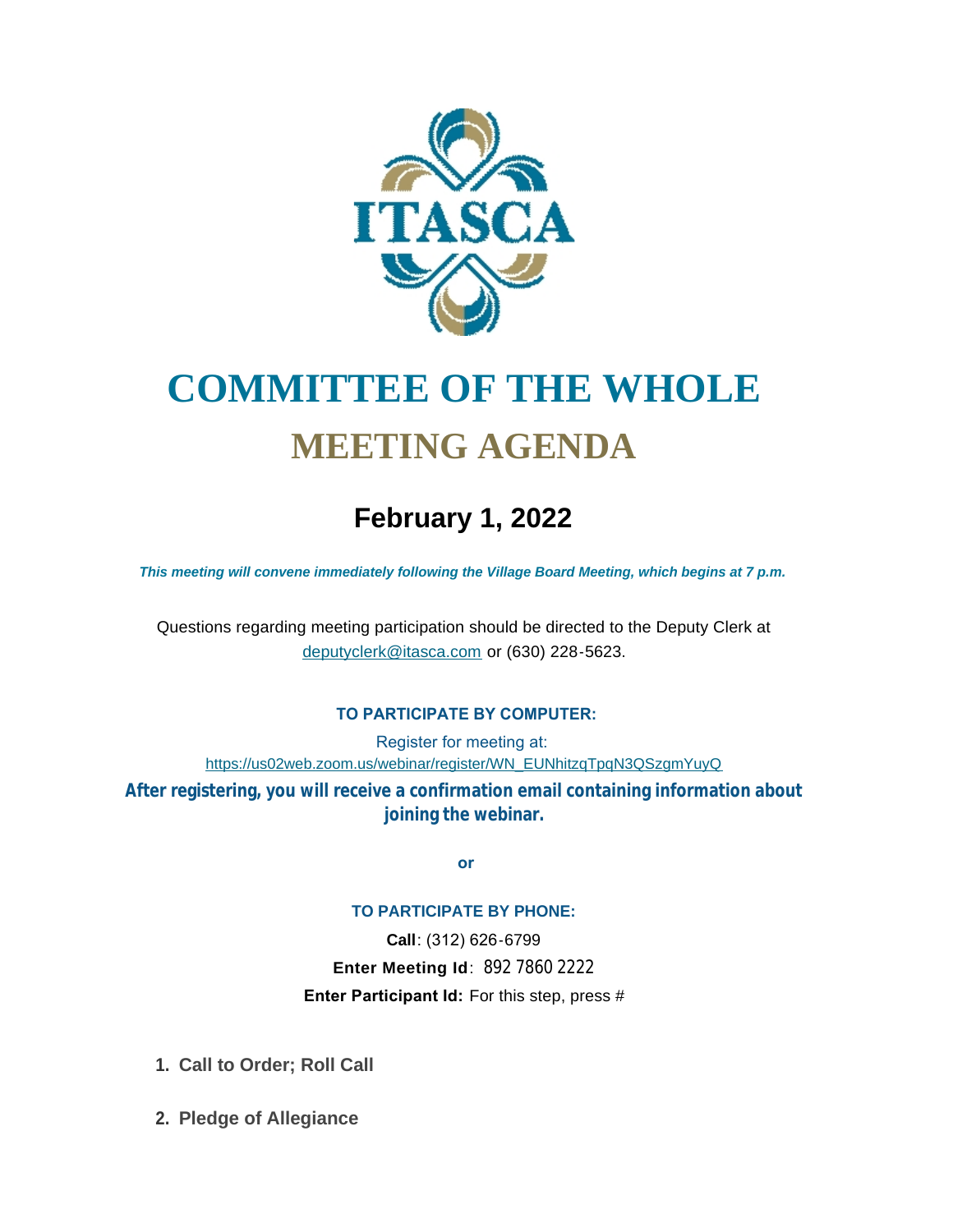- **Audience Participation 3.**
- **Presentation of Meeting Minutes 4.**
	- **Committee of the Whole – January 18, 2022 a. Documents:**

## [20220118 COW Minutes.pdf](http://www.itasca.com/AgendaCenter/ViewFile/Item/7371?fileID=9384)

- **President's Comments 5.**
- **Community Development Committee 6.** Chair Trustee Gavanes; Co-Chair Trustee Leahy
- **Capital & Infrastructure Committee 7.** Chair Trustee Aiani; Co-Chair Trustee Madaras
	- **Discussion and possible action regarding the Itasca Roadway a. and Infrastructure Improvements - Elm Street - Payment Request 3 to DiMeo Brothers Inc. in the amount of \$312,932.61**

**Documents:**

[Cap A - Elm Street - Payment 3 - DiMeo.pdf](http://www.itasca.com/AgendaCenter/ViewFile/Item/7372?fileID=9392)

**Discussion and possible action regarding a Resolution for the b. Removal of Commonwealth Edison infrastructure in Village Right of Way (ROW)**

**Documents:**

[Cap B - ComEd Removal - DCEO.pdf](http://www.itasca.com/AgendaCenter/ViewFile/Item/7373?fileID=9386)

- **Finance & Operations Committee 8.** Chair Trustee Powers; Co-Chair Trustee Linsner
	- **Discussion and possible action regarding a Professional Service a. Agreement for the Provision of Administration Support Services for Special Projects**

**Documents:**

[Fin A - Professional Service Agreement - Special Projects.pdf](http://www.itasca.com/AgendaCenter/ViewFile/Item/7374?fileID=9387)

**Discussion and possible action regarding a Professional b. Services Agreement to provide Administration Support Services**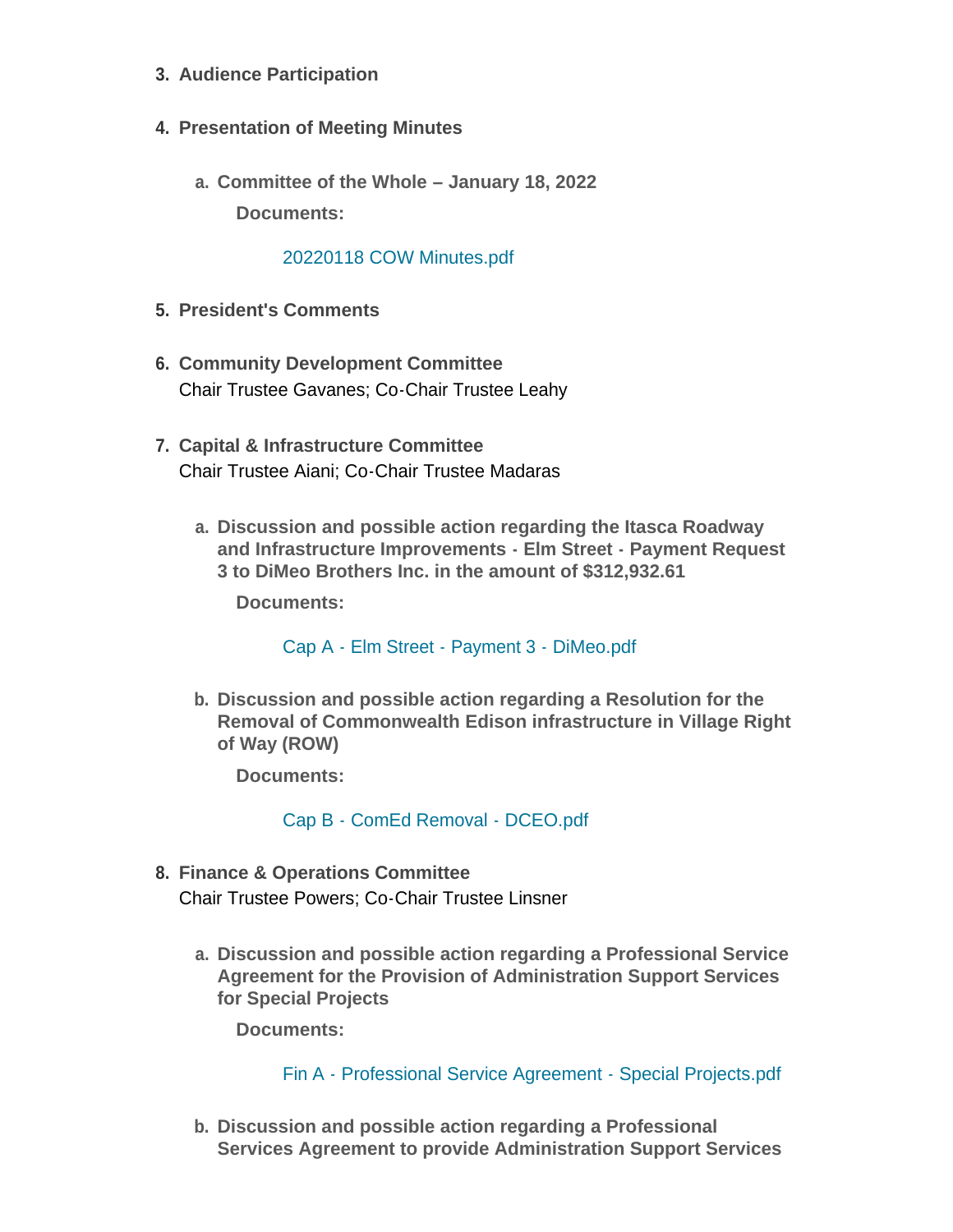**Services Agreement to provide Administration Support Services for Finance Management through August 2022**

**Documents:**

[Fin B - Professional Service Agreement - Finance](http://www.itasca.com/AgendaCenter/ViewFile/Item/7375?fileID=9388)  Management.pdf

**Discussion and possible action regarding a Resolution c. Authorizing the Approval of the Fourth of July Budget**

**Documents:**

[Fin C - Fourth Of July Budget.pdf](http://www.itasca.com/AgendaCenter/ViewFile/Item/7397?fileID=9396)

**Discussion and possible action regarding an Ordinance d. providing for the issuance of not to exceed \$20,700,000 General Obligation Refunding Bonds (Alternate Revenue Source) for the purpose of refunding certain outstanding bonds of the Village, and for the payment of expenses incident thereto, providing for the collection, segregation and distribution of the revenues of the waterworks and sewerage system operated by the Village, providing for the pledge of said revenues to the payment of principal and interest on said bonds and the levy of a direct annual tax sufficient to pay such principal and interest if the pledged revenues are insufficient to make such payment, and authorizing the sale of said bonds to the purchaser thereof (Ord. 2008-22)**

**Documents:**

[Fin D - Refunding Of Bonds.pdf](http://www.itasca.com/AgendaCenter/ViewFile/Item/7395?fileID=9394)

**Discussion and possible action Ordinance authorizing and e. providing for the issue of not to exceed \$25,000,000 General Obligation Bonds (Alternate Revenue Source) for the purpose of paying the costs of the construction or improvement of the Village's capital infrastructure related to its facilities, transportation network, and stormwater system, prescribing the details of said bonds, providing for the pledge of certain revenues to the payment of principal and interest on said bonds and the levy of taxes to pay such principal and interest if the pledged revenues are insufficient to make such payment, and authorizing the sale of said bonds to the purchaser thereof (Ord. 2007-22)**

**Documents:**

# Fin E - [Purchase Of General Obligation Bonds.pdf](http://www.itasca.com/AgendaCenter/ViewFile/Item/7396?fileID=9395)

**Intergovernmental Committee 9.**